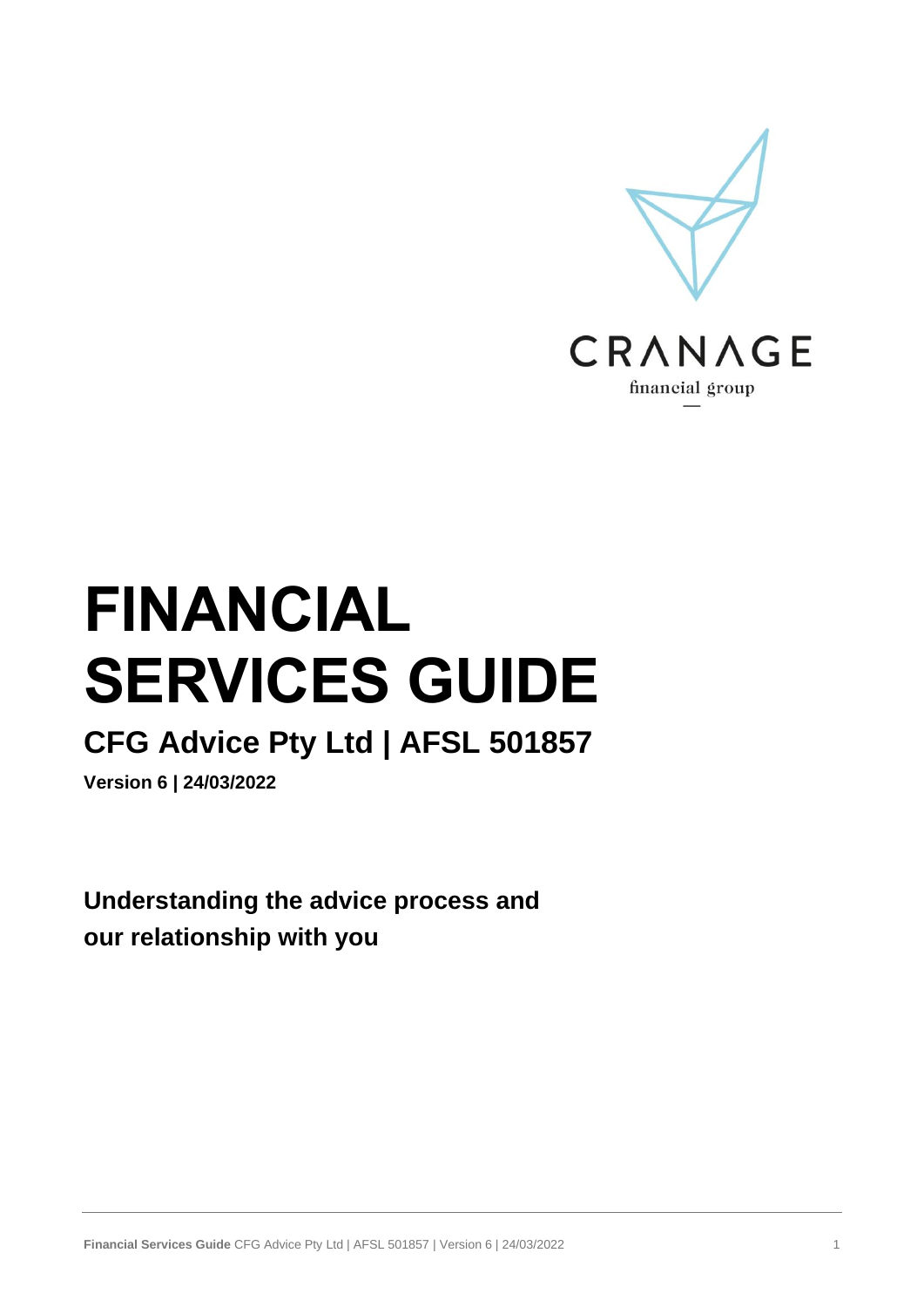# **PURPOSE**

This **Financial Services Guide** (FSG) explains the financial services and advice provided by CFG Advice Pty Ltd and your Financial Adviser (Adviser), who is an authorised representative of by CFG Advice Pty Ltd. The FSG provides information on what to expect during the financial advice process including the types of documents you are likely to receive, how we manage privacy, related parties and potential conflicts of interests, and how we manage complaints.

**Please take the time to review this FSG before engaging our services.**

# **NOT INDEPENDENT**

CFG Advice Pty Ltd and our Advisers may receive commissions associated with the issue of life insurance products.

We may recommend you invest in the

- CFG Investment Series Income SMA
- CFG Investment Series Balanced SMA
- CFG Investment Series Growth SMA

Some of our authorised representatives may partner with Zenith Partners to construct these investment portfolios that are available through the Macquarie Wrap platform. These authorised representatives are members of the Investment Committee.

For these reasons, we do not represent ourselves as independent, impartial or unbiased. Please refer to the 'Remuneration' section for more information.

#### **HOW TO CONTACT US**

CFG Advice Pty Ltd ABN 62 621 016 055

Level 1, 4 Riverside Quay SOUTHBANK VIC 3006

PO Box 534 FLINDERS LANE VIC 8009  $\sqrt[6]{\mathbb{Z}}$  03 9097 6000

 $\boxtimes$  info@cranagegroup.com.au

<https://www.cranagegroup.com.au/>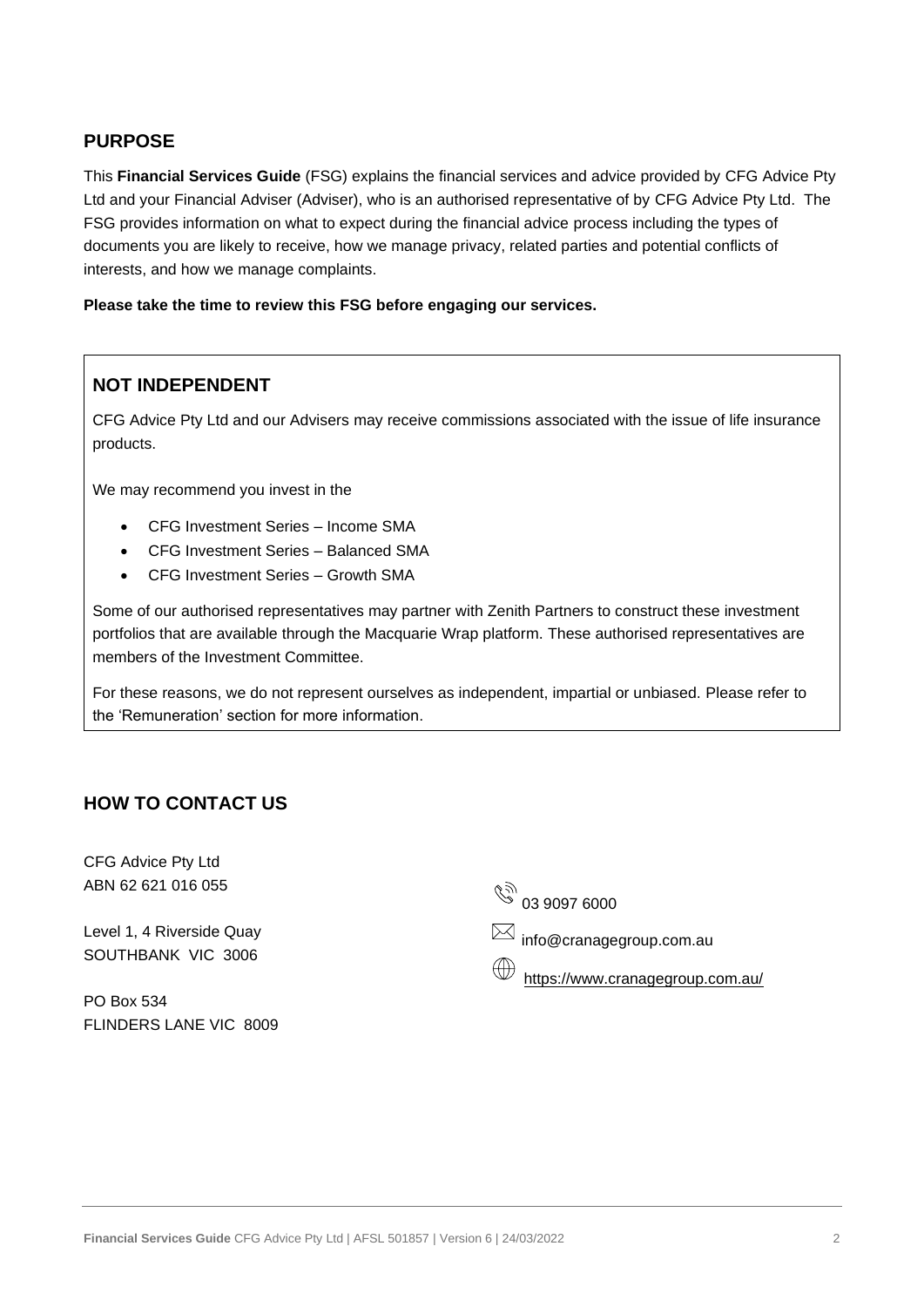# **FINANCIAL SERVICES AND PRODUCTS WE CAN PROVIDE**

CFG Advice Pty Ltd can offer the following services and products. Your Adviser's specific authorisations are included within their personalised Adviser Profile.



#### **Superannuation and Retirement Planning**

Personal Superannuation Corporate Superannuation Industry and Public Sector Superannuation Pensions and Annuities Self-Managed Superannuation Centrelink / Veterans' Affairs Assistance Aged Care Retirement & Redundancy Planning



#### **Wealth Creation and Investments**

Non- Basic Deposit Products Cash and Term Deposits Investment Bonds Managed Investments including IDPS Exchange Traded Products Listed Securities (Shares and other products) **Derivatives** Margin Lending Gearing Credit Assistance Government Debentures Stocks or Bonds



**Wealth Protection**

Term Life Insurance Total and Permanent Disability (TPD) Insurance Trauma Insurance Income Protection Insurance Business Insurance Insurance Claims Assistance



#### **Other Financial Planning Services**

Budgeting and Cashflow Management Debt Management Estate Planning Assistance Tax Strategies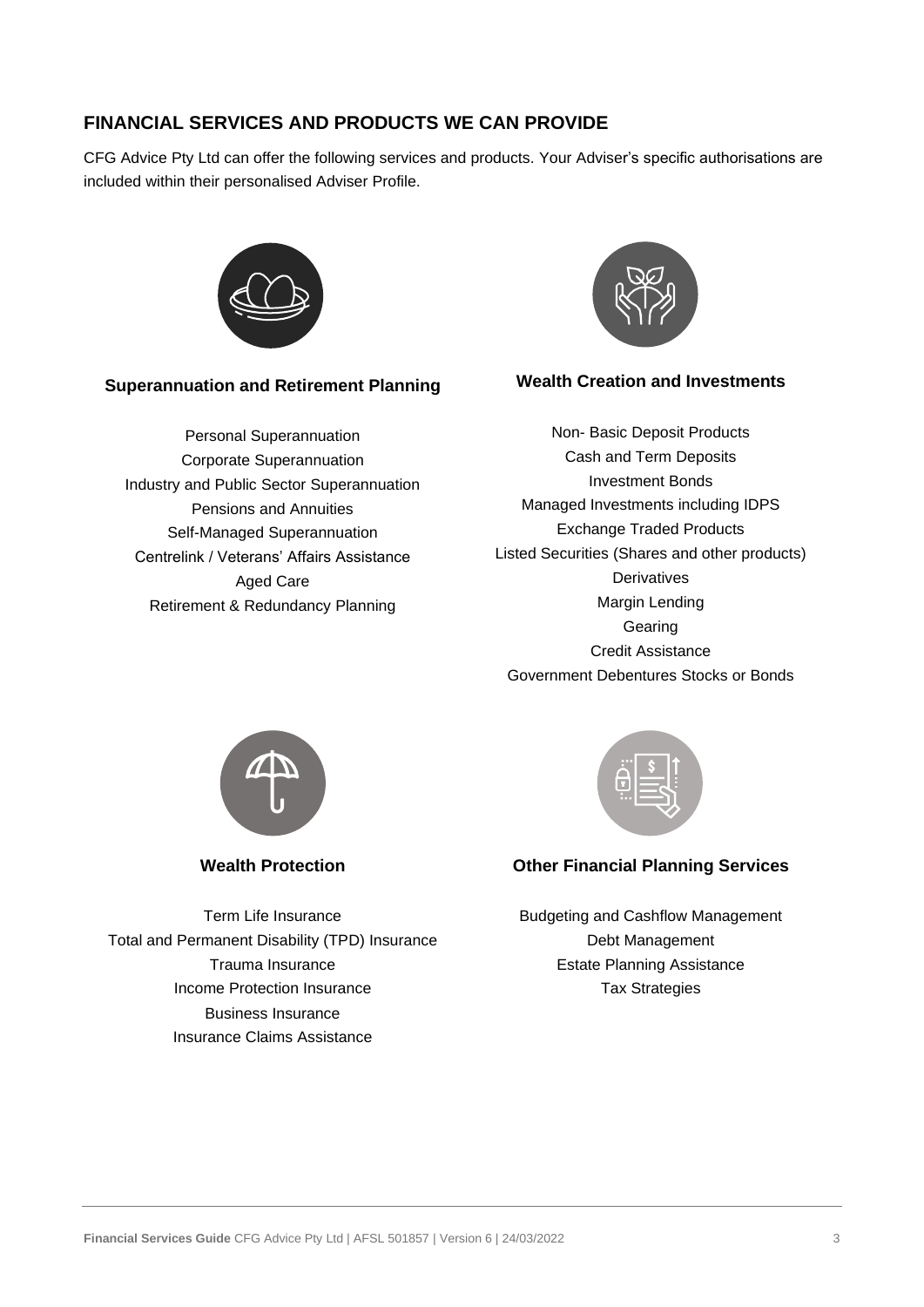# **THE ADVICE PROCESS AND DOCUMENTS YOU MAY RECEIVE**

Your Adviser will guide you through the advice process. This includes the following steps:



#### **Engagement and Discovery**

In the initial stages of the advice process your Adviser will work with you to define your financial goals and objectives, and gather relevant information required to provide you appropriate advice.

Your Adviser will generally collect relevant information within a **Client Data Form** and file notes. You can expect to be asked questions related to your income, expenses, assets, liabilities, insurances and superannuation. It is important that you provide accurate information and keep your Adviser informed of any changes to your relevant circumstances. Your Adviser will ask you to consent to your personal information being collected and stored. Please refer to the 'Privacy' section for more information on how we manage your privacy.

Where your goals relate to investment or superannuation advice your Adviser will also work with you to define your level of risk tolerance. A **Risk Profile Questionnaire** may be used to document and agree upon your level of risk tolerance.

Your Adviser may also use an **engagement document** to define the arrangement with you, and the fees that may apply.

Your Adviser will also need to verify your identity to comply with Anti-Money Laundering and Counter Terrorism Financing laws.



# **Strategy and Personal Advice**

After obtaining relevant information, your Adviser will conduct research and develop a strategy to assist you to meet your goals and objectives. The strategy is typically developed utilising specialised financial planning software.

Where personal financial product advice is being provided, the strategy will be documented in a **Statement of Advice**. The Statement of Advice will include amongst other things, the basis of the advice, explanation of the strategies and products recommended and relevant disclosures including costs of advice and products. The Statement of Advice includes an authority to proceed section where you can consent to proceed with the recommendations.

Where a financial product has been recommended, you will generally be provided with a copy of the relevant **Product Disclosure Statement (**PDS). The PDS includes detailed information on the financial product including features, benefits, conditions, costs and cooling off rights (if applicable).



#### **Implementation**

Where you elect to proceed with the recommendations your Adviser will work with you to implement the strategy. This may include liaising with various insurance, superannuation, or investment product issuers.

Where the recommendations include the purchase of a new financial product, your Adviser will work with you to complete the relevant **Product Application Form**. This may be online, or paper based.

Where the recommendations include the purchase of an insurance policy, you may also need to complete a **Health Questionnaire**. This could be online, paper-based or over the phone. It is important to disclose any health or personal matters truthfully. Failure to disclose certain matters may result in a claim being denied.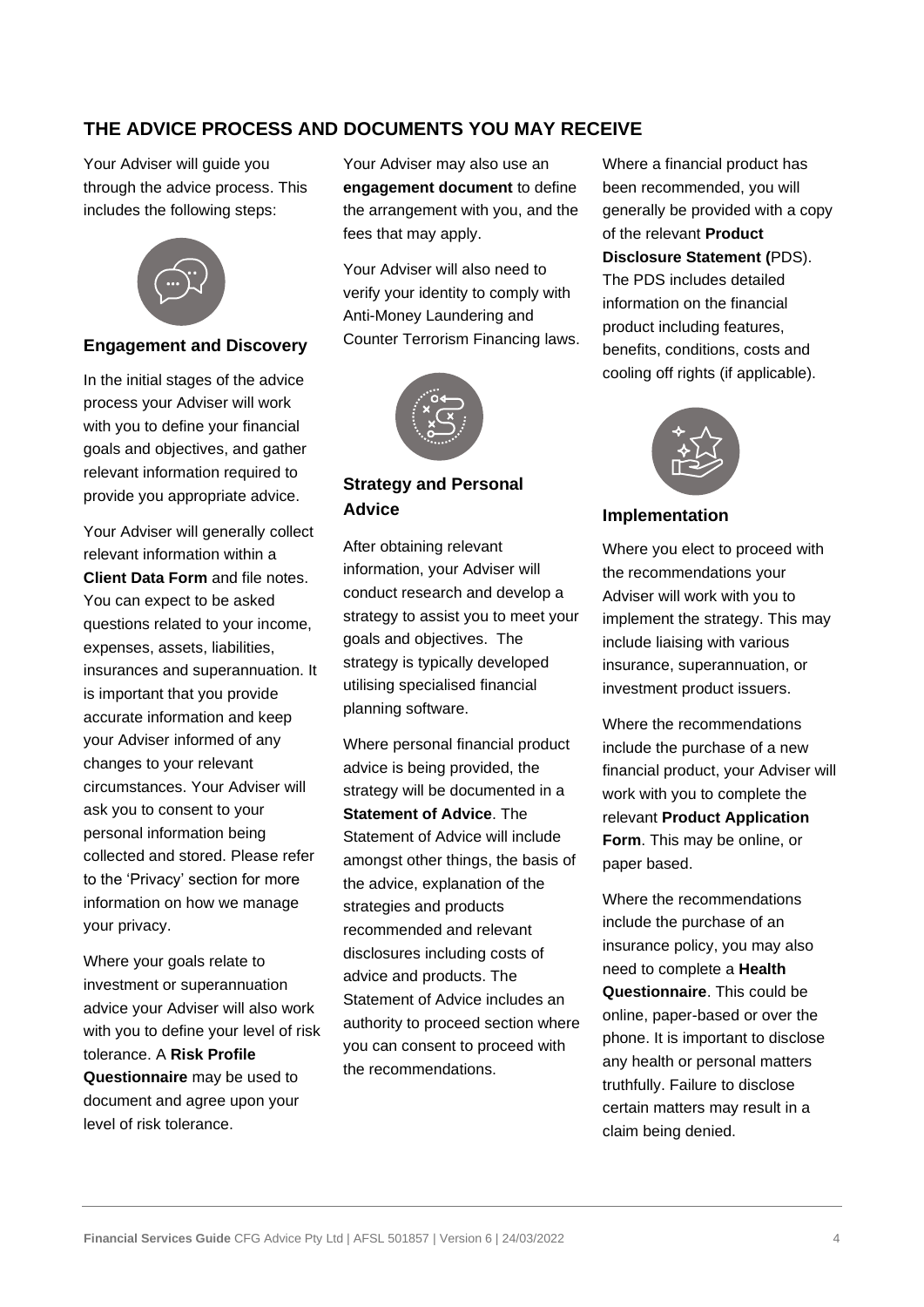## **GENERAL ADVICE**

Your Adviser may provide you with general advice that does not consider your personal circumstances, needs or objectives. Your Adviser will give you a warning when they provide you with general advice. You should consider whether you need personal advice which takes into account your individual situation before you make any decisions.

#### **FURTHER ADVICE**

Depending on your relevant circumstances, you may require further advice such as adjustments to superannuation contributions, insurance benefit amounts, or a review of your strategy.

Further advice can generally be documented in a **Record of Advice** and relevant file notes. In some instances, a Statement of Advice may be required. You may request, in writing, a copy of any advice document up to seven (7) years after the advice has been given.

An **Ongoing Fee Arrangement** may be utilised to formalise the ongoing services that your Adviser has agreed to provide for a fee.

Where you have entered into an ongoing fee arrangement for a period of greater than 12 months, you will receive a **Fee Disclosure Statement** (FDS) annually.

The FDS will detail services and fees paid for the previous 12-month period, and the services offered and estimated fees for the next 12-months. To ensure the ongoing fee arrangement continues, you will be required to confirm in writing annually. Confirmation may also include the requirement to sign a **Consent Form** that is provided to your relevant investment or superannuation provider.

Alternatively, you may agree to a **Fixed Term Arrangement** with your Adviser. This arrangement will outline the services you will be provided for a fee over a specific term not greater than 12 months. In this case, you will not be provided with an FDS. You may be required to sign a Consent Form where the fee is deducted from superannuation.

You may cease any fee arrangements or disengage from your Adviser by providing written notice to your Adviser or product issuer.

## **HOW TO PROVIDE INSTRUCTIONS**

Your Adviser may accept your instructions by phone, letter, or email. In some instances, your Adviser can only accept written instructions from you, and they will let you know when this is required. Your Adviser will also need to verify your identity prior to acting on instruction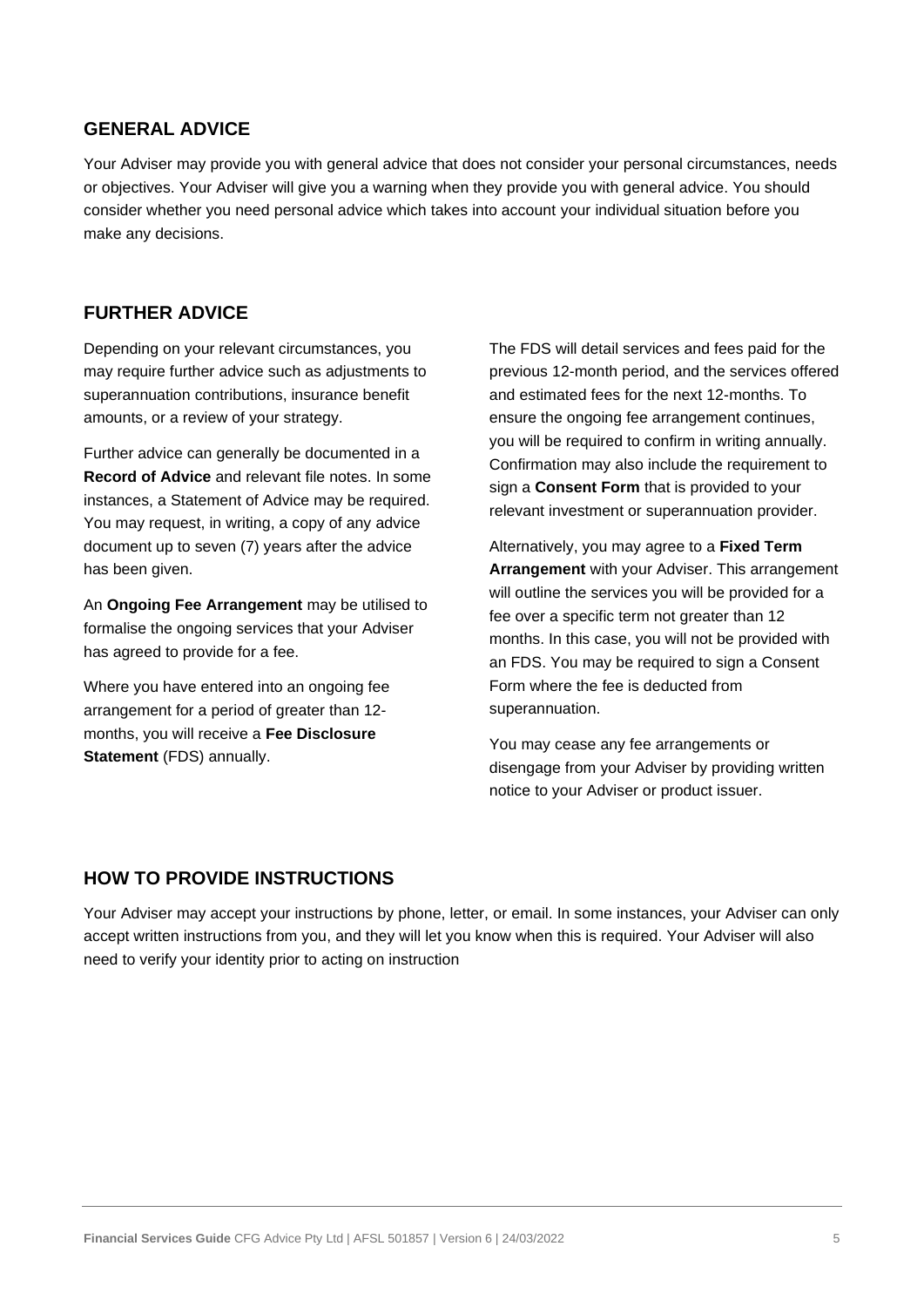# **REMUNERATION**

Before providing you with advice, your Adviser will agree with you the fees that apply and explain any benefits we receive.

#### **Your Adviser**

The cost of providing financial advice or service to you will depend on the nature and complexity of the advice, financial product and/or service provided. Your Adviser or the financial planning business may be remunerated by:

- Advice and service fees paid by you
- Commissions paid by insurance providers

Please refer to the Adviser Profile for more detailed estimates and ranges of fees and commissions.

All fees and commissions are initially paid to CFG Advice Pty Ltd before being distributed to your Adviser or to the financial planning business.

Your Adviser may also receive non-monetary benefits which include benefits of less than \$300, benefits related to education and training (including attendance at professional development days and conferences), and provision of software related to the financial products being recommended.

Any referral arrangements or related party arrangements your Adviser has in place will be disclosed in the Adviser Profile and your Statement of Advice.

#### **The Licensee**

CFG Advice Pty Ltd receives a flat fee per Adviser for the provision of services required under its AFSL.

#### **Related Parties**

CFG Advice Pty Ltd is related to other companies, and own and distribute the following products:

#### **Related Parties**

Cranage Private Wealth Pty Ltd Cranage Superannuation Services Pty Ltd. Cranage Lending Solutions Pty Ltd.

#### **Referral Parties**

Pacific East Coast

**Shareholdings**

Cranage Financial Group (including Cranage Private Wealth Pty Ltd, Cranage Superannuation Services Pty Ltd and Cranage Lending Solutions Pty Ltd).

#### **Product Arrangements**

We wholly own: CFG Investment Series – Growth, Balanced and Income (SMA).

Some of our authorised representatives are on the investment committee.

Your Adviser may hold shares in CFG Advice Pty Ltd or other companies related to product providers which may influence, or be seen to influence, the advice that they provide you. Your Adviser will disclose any relevant shareholding and any other potential conflicts within the Adviser section of this FSG and/or advice document.

For a complete listing of all CFG Advice Pty Ltd related bodies corporate, please visit: <https://www.cranagegroup.com.au/>